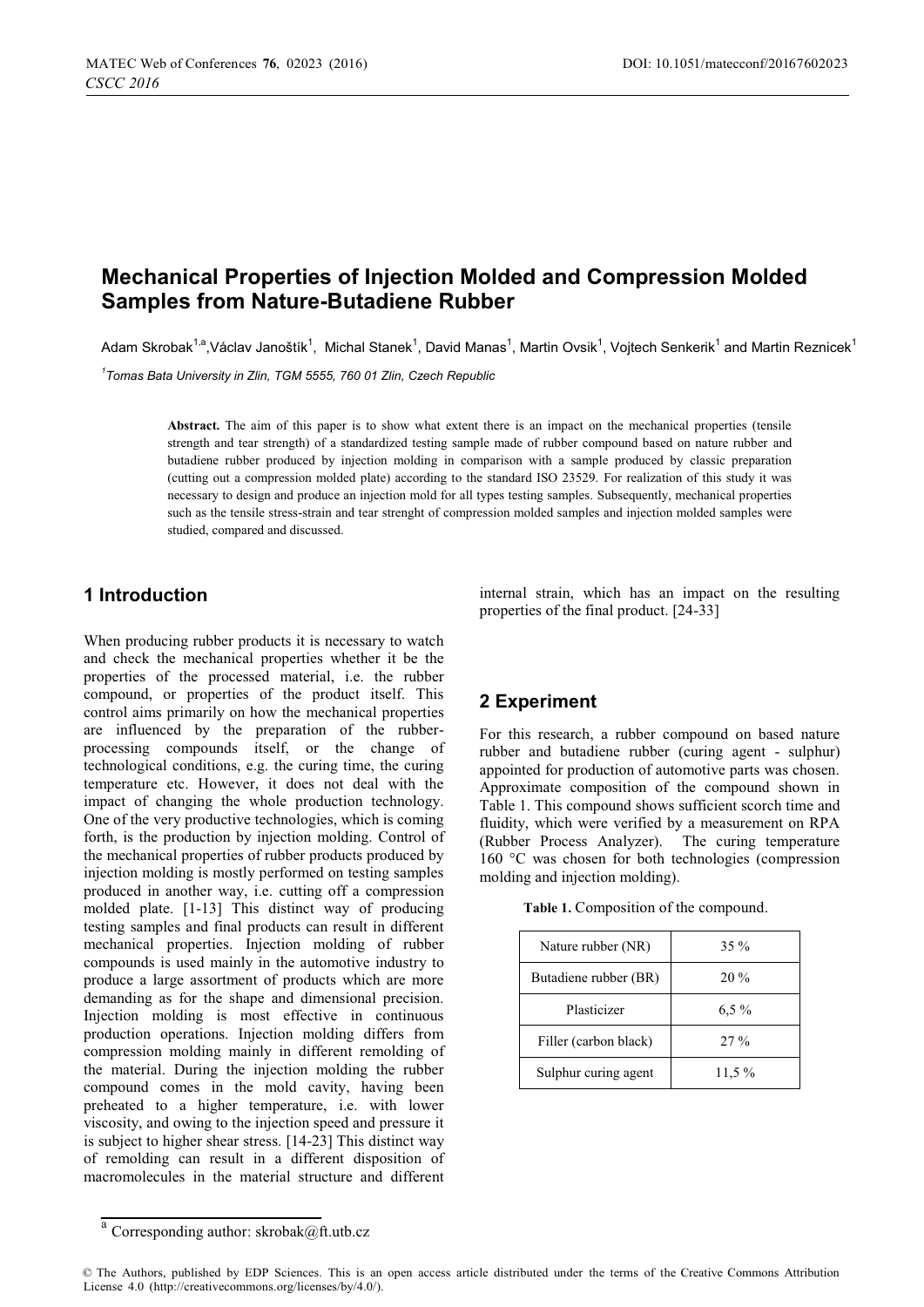

**Figure 1.** Curing curve for 160 °C

Optimum of cure at this temperature is approximately 2.4 minutes. Curing parameters of the compound are listed in Table 2.

| Max. torque S'      | 13.01 dN.m         |
|---------------------|--------------------|
| Scorch time $(t_s)$ | $1.04 \text{ min}$ |
| 10% cure $(t_{10})$ | $1.14 \text{ min}$ |
| 50% cure $(t_{50})$ | $1.50 \text{ min}$ |
| 90% cure $(t_{90})$ | $2.40 \text{ min}$ |

Table 2. Curing specification for 160 °C.

#### **2.1 Production of testing samples**

For this research, the mechanical tension test according to the standard ISO 37 was chosen. The standard also prescribes the shapes and dimensions of testing samples. To perform this test, the testing sample dumbbell – type 1 (Fig. 2a) has been selected. Another test confirming the mechanical properties is the test determining tear strength according to the standard ISO 34-1. To perform this test, the samples crescent, graves and trousers were chosen (Fig. 2b, c, d).



**Figure 2.** Test samples: a) dumbbell (type 1); b) crescent; b) graves; d) trouser

To carry out the experiment, it was necessary to design and produce an injection mold for all types testing samples. The designed mold includes a universal frame, into which mold plates for given shapes of samples are inserted as necessary. The production of samples was carried out as follows. In case of compression molding, it was first necessary to remold the rubber compound with the assistance of a roll mill and to prepare the required thickness. Next the raw products were cut out in shape of the sheet. Then the raw products were inserted into the pre-heated molding machine and the sheets with dimensions 120 x 120 mm, 2 mm thick, were compression molding. Finally the testing rubber samples were cut out with the assistance of a shape knife, in the line of the material orientation to prevent mistaking the anisotropy direction.

In case of injection molding the pre-plasticated compound, 4 mm thick, was cut into belts 3 cm wide to fill in the injection molding machine REP V27/Y125. Then the injection molding itself was performed. The injection molded samples after opening the mold are demonstrated in Fig. 3. After injection molding the runner system was removed. The samples were produced from one charge of rubber compound.



**Figure 3.** Production of testing samples by injection molding

**Table 3.** Process conditions of production

|             |                    | Compression<br>molding                        | Injection<br>molding |
|-------------|--------------------|-----------------------------------------------|----------------------|
|             | Mold               | 160 °C                                        |                      |
| Temperature | Rubber<br>compound | $23^{\circ}$ C                                | $100\text{ °C}^1$    |
| Pressure    | Closing            | 20 MPa                                        |                      |
|             | Injection          |                                               | 20 MPa               |
| Curing time |                    | 2; 3; 4; 5; 6; 7; 8; 9; 10 min <sup>2</sup> ) |                      |

<sup>1</sup>) Time of preheating the rubber compound in plastication unit was 30 seconds.

<sup>2</sup>) Individual curing times were chosen in the same range (1 min).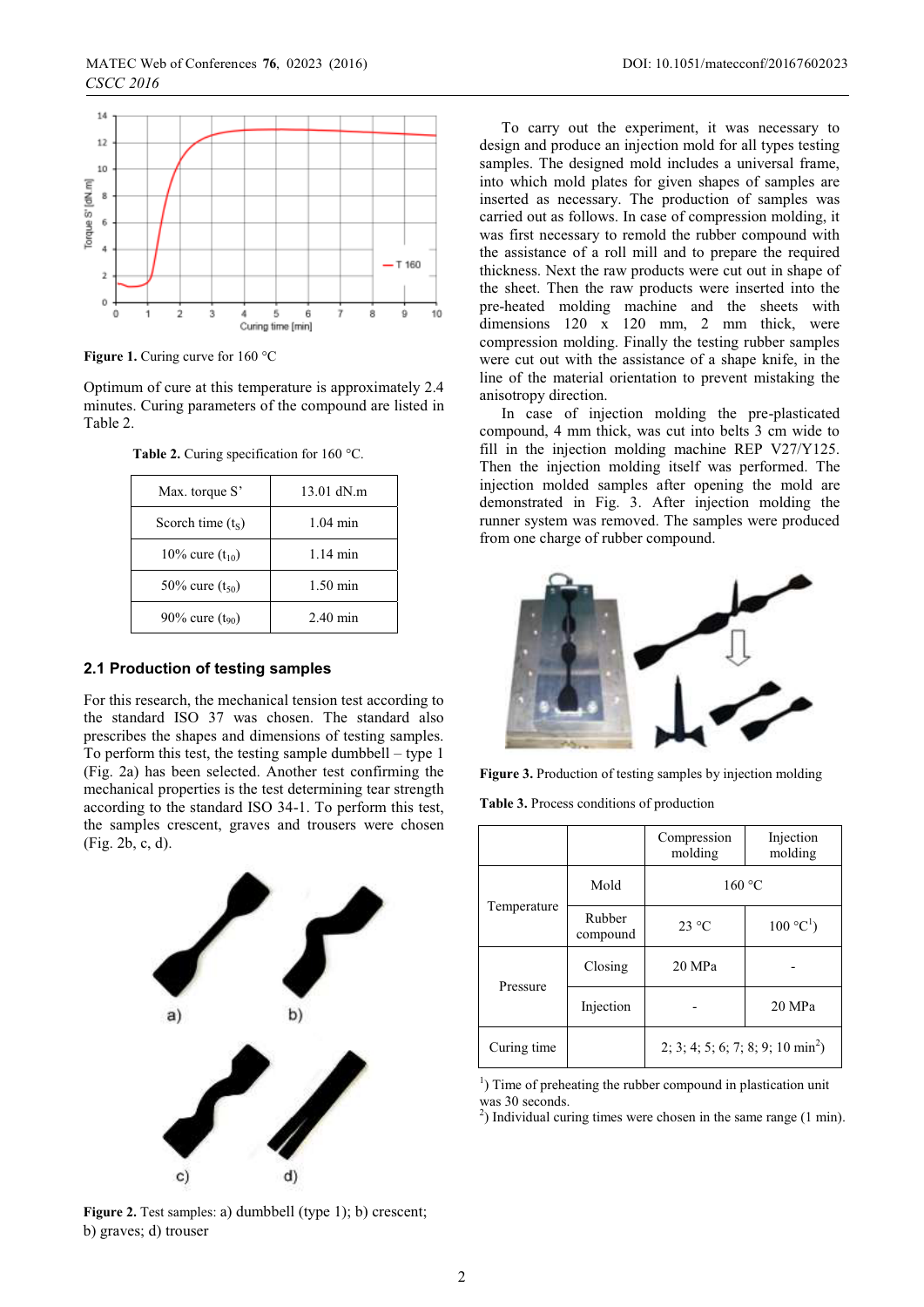

**Figure 4.** Injection molding machine REP V27/Y125 with injection mold

#### **2.2 Mechanical tests**

After producing of the testing samples a test was carried out to determine the tensile stress-strain properties and also the test to determine the tear strength. In both cases the testing samples were clamped into jaws at both ends in the tensile stress machine Tensometer 2000 by Alpha Technologies. (Fig. 5). Test sample dumbbell was stretched by the prescribed constant speed 500 mm/min until they were torn.

In case of test sample crescent, graves and trouser, stretching speed was 100 mm/min. As for both groups of compression molded and injection molded testing samples, 9 series of measurement with different curing time (2 up to 10 minutes) were carried out, with the repeatability of ten samples to one series of measurement.



3 minutes is exceeded the ultimate tensile strength decreases gradually in case of both preparation methods. The decreasing tendency of the tensile strength is caused by over-curing of the compound. This supports the fact that the vulcanizate based on India rubber obtains better mechanical properties with a longer curing time, but only until the reversal occurs, i. e. until the gradual decay of cross links and degradation of most of the mechanical properties.

The results also show that samples produced by injection molding have higher strength (by 12.4 % in approximately optimal curing time of 3 minutes) than compression molded samples.

Other obtained results show the tear strength of the graves sample (Fig. 7), the crescent sample (Fig. 8) and the trouser sample (Fig. 9) in dependence on the curing time.





With the growing curing time the tear strength of the graves, crescent and trouser samples does not significantly change. This means that the degree of crosslinking of the vulcanizate does not have a substantial impact on the tear strength, which supports the information quoted in literature. However, there are evident differences between individual preparation methods. The tear strength of the injection molded graves samples decreased during the optimum cure by 14.4 % compared to the compression molded samples.

**Figure 5.** Tensile stress machine Tensometer 2000

## **3 Results and discussion**

The evaluated data of the tensile test (Fig. 6) indicate that with the growing curing time the tension necessary to tear the testing sample grows. When the curing time of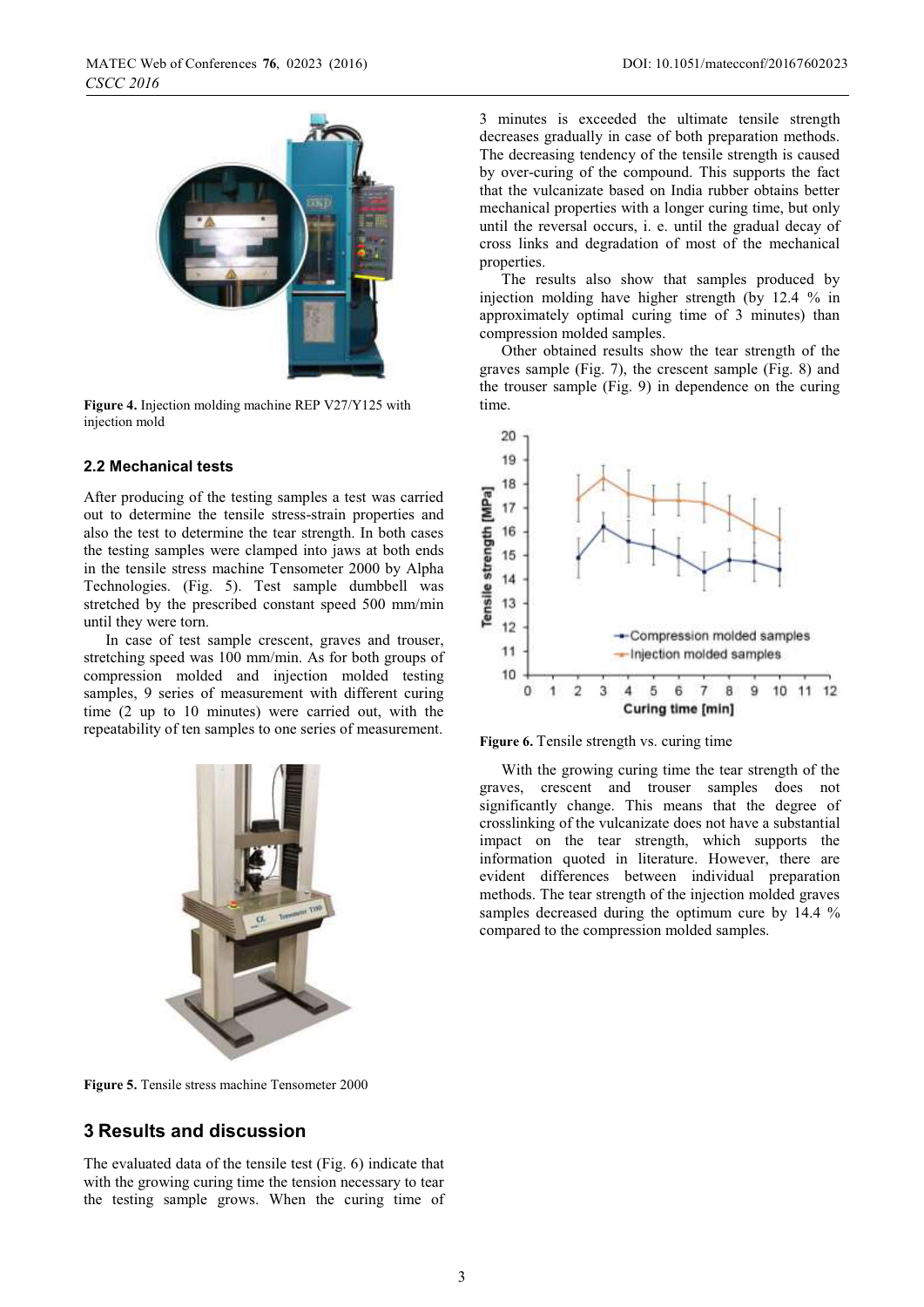

**Figure 7.** Graves tear strength vs. curing time

To the contrary the tear strength of the injection molded crescent samples during the same curing time increased by 24.4 % and in case of the trouser tear strength the difference is 17.3 % in favor of injected samples. The crescent samples do not have significant notches that would contribute to concentration of the tension. During stretching the deformation energy is mainly used for stretching of the sample rather than for broadening the cracking. This is why the tear strength of this type of sample reaches generally higher values.



**Figure 8.** Crescent tear strength vs. curing time



**Figure 9.** Trouser tear strength vs. curing time

The obtained results of tests performed on the produced testing samples showed certain differences in mechanical properties. To provide clearer evaluation there is a table (Tab. 4) which shows the increase (+) or decrease (-) in percentage of the measured properties of injected samples with respect to the samples produced by the standard method. The table evaluates the quantities measured in the time close to the optimum cure (3 minutes).

|                                                  |  |  |  |  | <b>Table 4.</b> The relative increase (decrease) in the |  |  |
|--------------------------------------------------|--|--|--|--|---------------------------------------------------------|--|--|
| measured properties of injection molded samples. |  |  |  |  |                                                         |  |  |

| <b>Measurement</b><br>property | Injection<br>molding |  |  |
|--------------------------------|----------------------|--|--|
| Tensile strength               | $+13\%$              |  |  |
| Graves tear strength           | $-14,4%$             |  |  |
| Crescent tear strength         | $+24,4%$             |  |  |
| Trouser tear strength          | $+17,3%$             |  |  |

## **4 Conclusion**

The results of the performed tests showed that the standard preparation method used in case of testing samples (cutting out of the compression molded plate) can be applied also on compounds appointed to the production of injected products. However, the properties of samples produced by this method are not wholly objective, mainly in case of tear strength. The results of the tensile test prove that in the optimum of cure the injected samples have higher tensile strength than samples produced by a standard method. This is probably caused by a higher degree of cross-linking. This also supports the hypothesis that owing to pre-heating of the compound in the plasticizing unit of the injection molding machine the degree of cross-linking is in case of injected samples within the same curing time higher than in case of samples produced by the standard procedure, like compression molding.